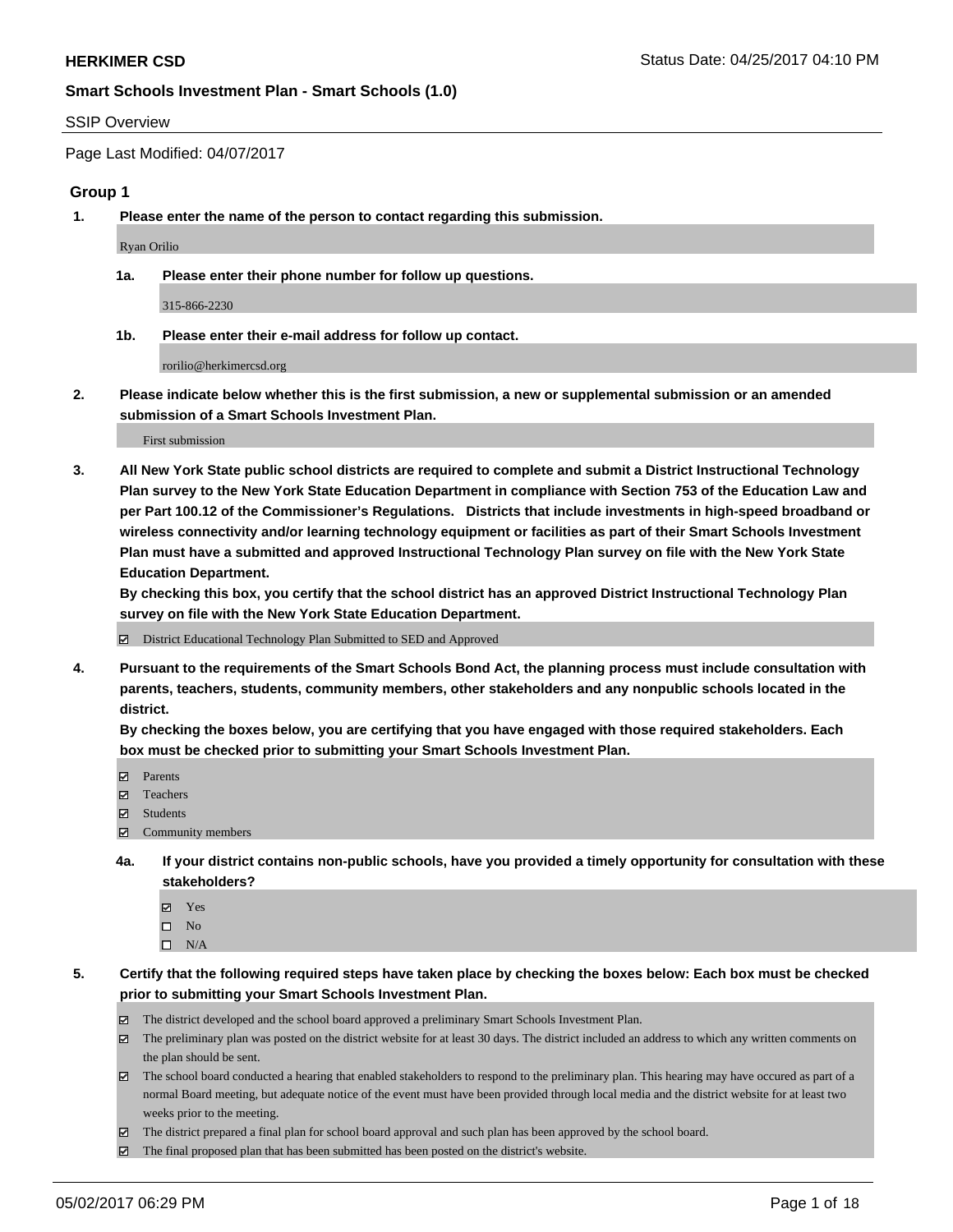SSIP Overview

Page Last Modified: 04/07/2017

**5a. Please upload the proposed Smart Schools Investment Plan (SSIP) that was posted on the district's website, along with any supporting materials. Note that this should be different than your recently submitted Educational Technology Survey. The Final SSIP, as approved by the School Board, should also be posted on the website and remain there during the course of the projects contained therein.**

PreliminarySMARTSchoolsInvestmentPlan (1).pdf

**5b. Enter the webpage address where the final Smart Schools Investment Plan is posted. The Plan should remain posted for the life of the included projects.**

http://www.herkimercsd.org/wp-content/uploads/2016/09/PreliminarySMARTSchoolsInvestmentPlan-1.pdf

**6. Please enter an estimate of the total number of students and staff that will benefit from this Smart Schools Investment Plan based on the cumulative projects submitted to date.**

1,400

**7. An LEA/School District may partner with one or more other LEA/School Districts to form a consortium to pool Smart Schools Bond Act funds for a project that meets all other Smart School Bond Act requirements. Each school district participating in the consortium will need to file an approved Smart Schools Investment Plan for the project and submit a signed Memorandum of Understanding that sets forth the details of the consortium including the roles of each respective district.**

 $\Box$  The district plans to participate in a consortium to partner with other school district(s) to implement a Smart Schools project.

**8. Please enter the name and 6-digit SED Code for each LEA/School District participating in the Consortium.**

| <b>Partner LEA/District</b> | <b>ISED BEDS Code</b> |
|-----------------------------|-----------------------|
| (No Response)               | (No Response)         |

**9. Please upload a signed Memorandum of Understanding with all of the participating Consortium partners.**

(No Response)

**10. Your district's Smart Schools Bond Act Allocation is:**

\$953,082

**11. Enter the budget sub-allocations by category that you are submitting for approval at this time. If you are not budgeting SSBA funds for a category, please enter 0 (zero.) If the value entered is \$0, you will not be required to complete that survey question.**

|                                              | Sub-<br>Allocations |
|----------------------------------------------|---------------------|
| <b>School Connectivity</b>                   | $\mathbf 0$         |
| <b>Connectivity Projects for Communities</b> | 0                   |
| Classroom Technology                         | $\overline{0}$      |
| Pre-Kindergarten Classrooms                  | 0                   |
| Replace Transportable Classrooms             | $\Omega$            |
| <b>High-Tech Security Features</b>           | 349,300             |
| Totals:                                      | 349,300             |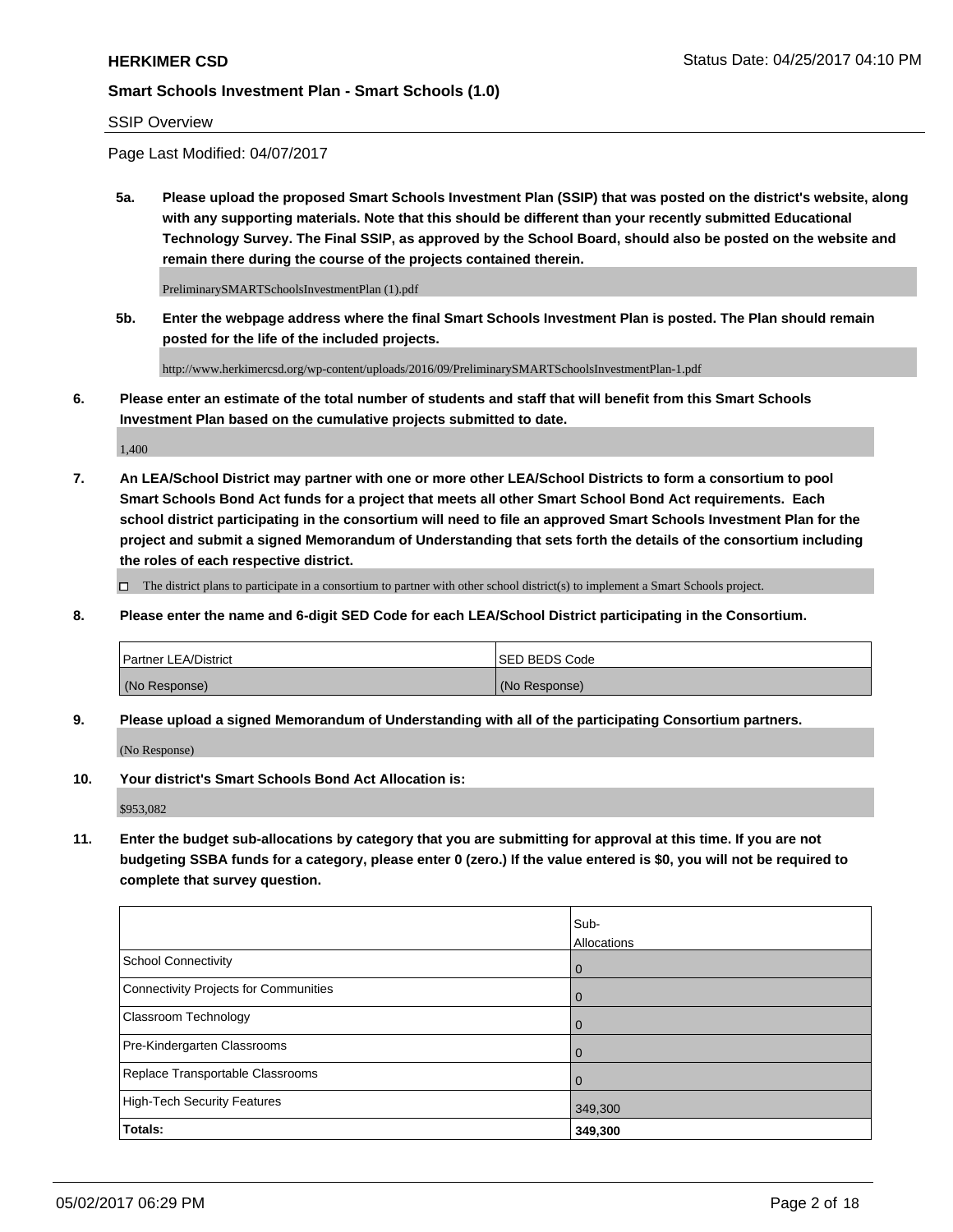#### School Connectivity

Page Last Modified: 07/11/2016

### **Group 1**

- **1. In order for students and faculty to receive the maximum benefit from the technology made available under the Smart Schools Bond Act, their school buildings must possess sufficient connectivity infrastructure to ensure that devices can be used during the school day. Smart Schools Investment Plans must demonstrate that:**
	- **sufficient infrastructure that meets the Federal Communications Commission's 100 Mbps per 1,000 students standard currently exists in the buildings where new devices will be deployed, or**
	- **is a planned use of a portion of Smart Schools Bond Act funds, or**
	- **is under development through another funding source.**

**Smart Schools Bond Act funds used for technology infrastructure or classroom technology investments must increase the number of school buildings that meet or exceed the minimum speed standard of 100 Mbps per 1,000 students and staff within 12 months. This standard may be met on either a contracted 24/7 firm service or a "burstable" capability. If the standard is met under the burstable criteria, it must be:**

**1. Specifically codified in a service contract with a provider, and**

**2. Guaranteed to be available to all students and devices as needed, particularly during periods of high demand, such as computer-based testing (CBT) periods.**

**Please describe how your district already meets or is planning to meet this standard within 12 months of plan submission.**

(No Response)

- **1a. If a district believes that it will be impossible to meet this standard within 12 months, it may apply for a waiver of this requirement, as described on the Smart Schools website. The waiver must be filed and approved by SED prior to submitting this survey.**
	- By checking this box, you are certifying that the school district has an approved waiver of this requirement on file with the New York State Education Department.

#### **2. Connectivity Speed Calculator (Required)**

|                         | l Number of<br><b>Students</b> | Multiply by<br>100 Kbps | Divide by 1000   Current Speed<br>to Convert to<br>Required<br>l Speed in Mb | in Mb            | Expected<br>Speed to be<br>Attained Within Required<br>12 Months | <b>Expected Date</b><br>When<br>Speed Will be<br><b>Met</b> |
|-------------------------|--------------------------------|-------------------------|------------------------------------------------------------------------------|------------------|------------------------------------------------------------------|-------------------------------------------------------------|
| <b>Calculated Speed</b> | (No<br>Response)               | (No Response)           | (No<br>Response)                                                             | (No<br>Response) | (No<br>Response)                                                 | l (No<br>Response)                                          |

# **3. Describe how you intend to use Smart Schools Bond Act funds for high-speed broadband and/or wireless connectivity projects in school buildings.**

(No Response)

**4. Describe the linkage between the district's District Instructional Technology Plan and the proposed projects. (There should be a link between your response to this question and your response to Question 1 in Part E. Curriculum and Instruction "What are the district's plans to use digital connectivity and technology to improve teaching and learning?)**

(No Response)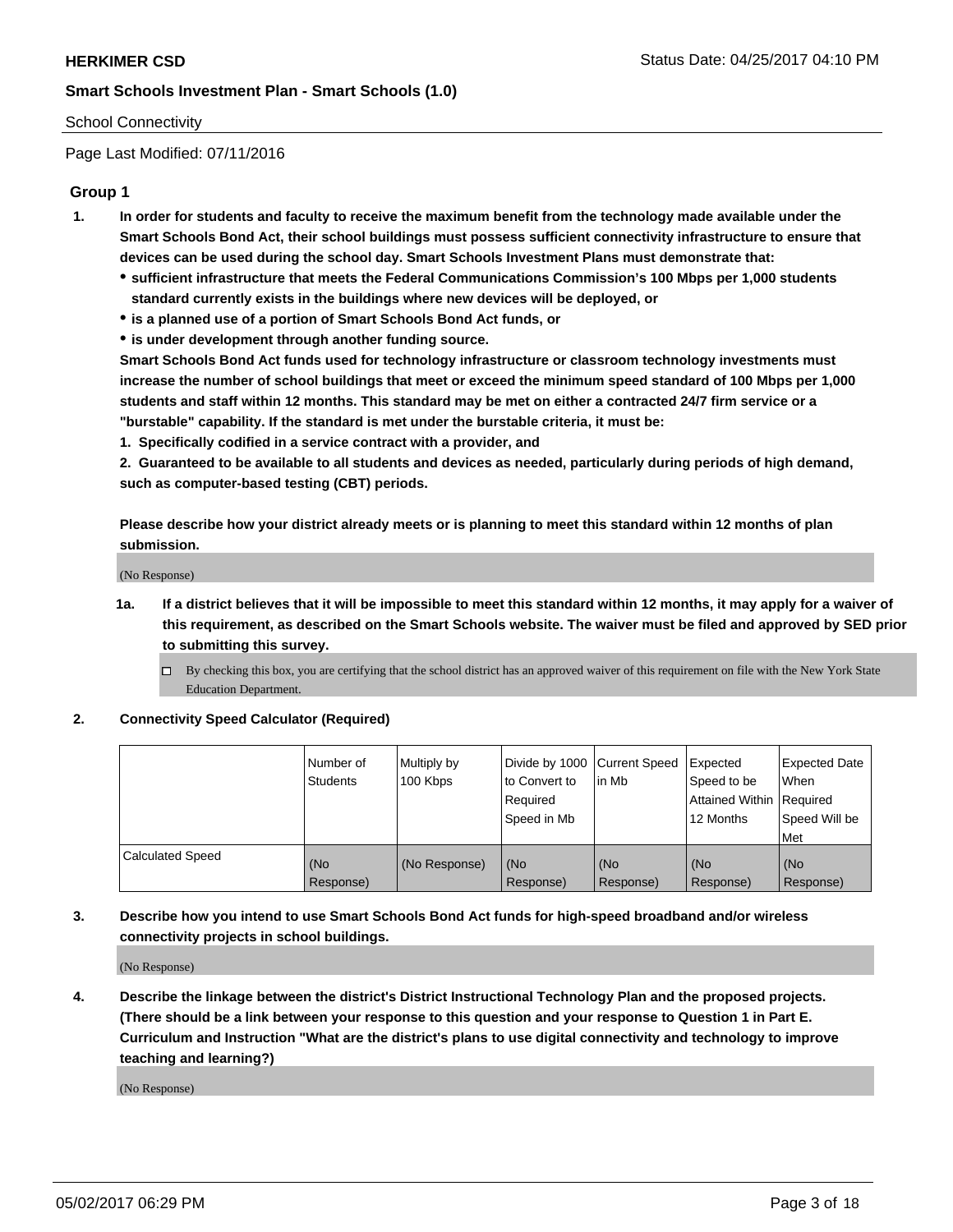# School Connectivity

Page Last Modified: 07/11/2016

**5. If the district wishes to have students and staff access the Internet from wireless devices within the school building, or in close proximity to it, it must first ensure that it has a robust Wi-Fi network in place that has sufficient bandwidth to meet user demand.**

**Please describe how you have quantified this demand and how you plan to meet this demand.**

(No Response)

**6. As indicated on Page 5 of the guidance, the Office of Facilities Planning will have to conduct a preliminary review of all capital projects, including connectivity projects.**

**Please indicate on a separate row each project number given to you by the Office of Facilities Planning.**

| Project Number |  |
|----------------|--|
|                |  |
| (No Response)  |  |

**7. Certain high-tech security and connectivity infrastructure projects may be eligible for an expedited review process as determined by the Office of Facilities Planning.**

**Was your project deemed eligible for streamlined review?**

No

**8. Include the name and license number of the architect or engineer of record.**

| Name          | License Number |
|---------------|----------------|
| (No Response) | (No Response)  |

**9. If you are submitting an allocation for School Connectivity complete this table.**

**Note that the calculated Total at the bottom of the table must equal the Total allocation for this category that you entered in the SSIP Overview overall budget.** 

|                                            | Sub-          |
|--------------------------------------------|---------------|
|                                            | Allocation    |
| Network/Access Costs                       | (No Response) |
| Outside Plant Costs                        | (No Response) |
| School Internal Connections and Components | (No Response) |
| <b>Professional Services</b>               | (No Response) |
| Testing                                    | (No Response) |
| <b>Other Upfront Costs</b>                 | (No Response) |
| <b>Other Costs</b>                         | (No Response) |
| Totals:                                    | 0             |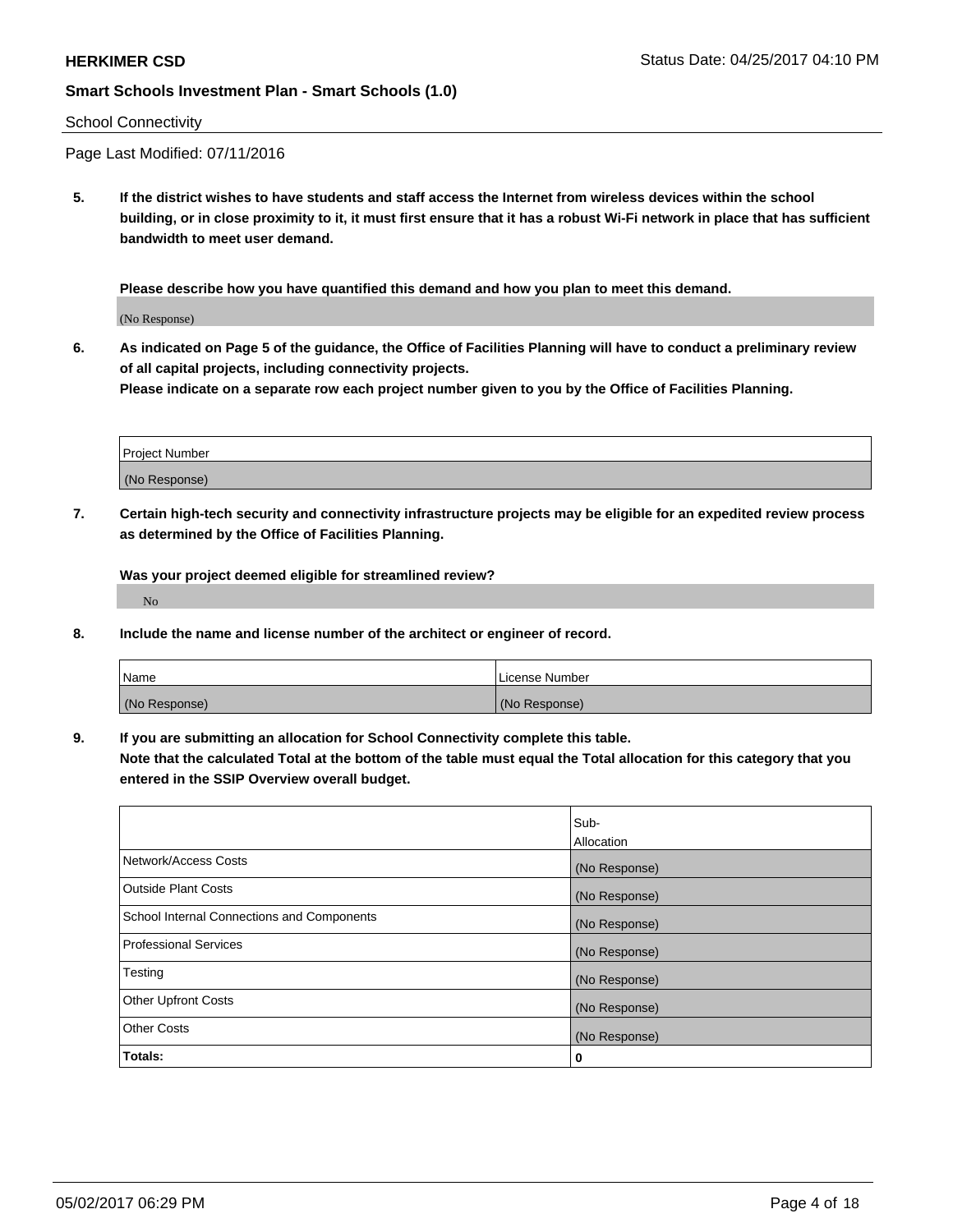# School Connectivity

Page Last Modified: 07/11/2016

**10. Please detail the type, quantity, per unit cost and total cost of the eligible items under each sub-category. This is especially important for any expenditures listed under the "Other" category. All expenditures must be eligible for tax-exempt financing to be reimbursed through the SSBA. Sufficient detail must be provided so that we can verify this is the case. If you have any questions, please contact us directly through smartschools@nysed.gov. NOTE: Wireless Access Points should be included in this category, not under Classroom Educational Technology, except those that will be loaned/purchased for nonpublic schools. Add rows under each sub-category for additional items, as needed.**

Select the allowable expenditure type. Repeat to add another item under each type. Item to be purchased  $\sqrt{$  Quantity  $\sqrt{}$  Cost per Item  $\sqrt{}$  Total Cost (No Response) (No Response) (No Response) (No Response) (No Response)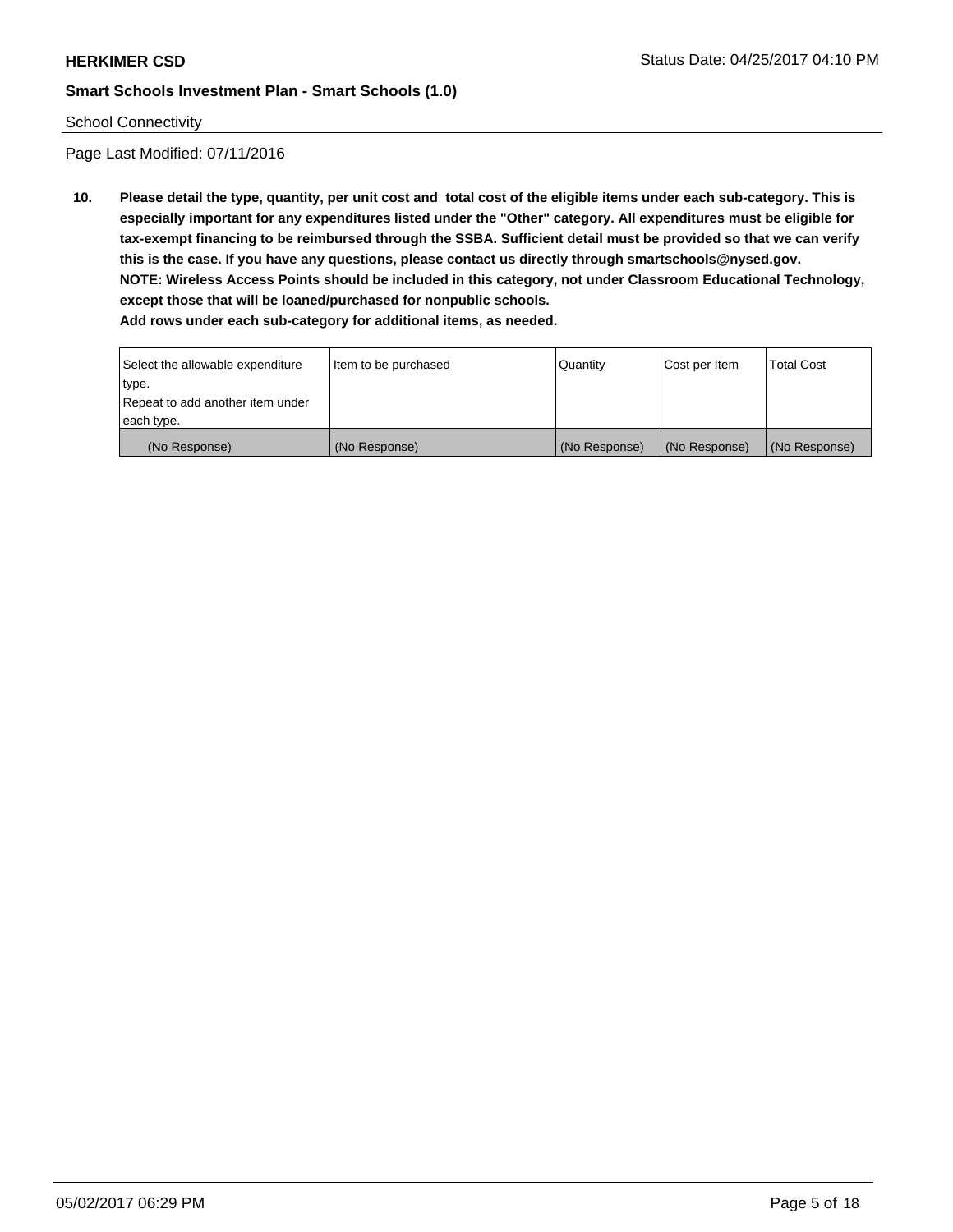Community Connectivity (Broadband and Wireless)

Page Last Modified: 05/03/2016

### **Group 1**

**1. Describe how you intend to use Smart Schools Bond Act funds for high-speed broadband and/or wireless connectivity projects in the community.**

(No Response)

**2. Please describe how the proposed project(s) will promote student achievement and increase student and/or staff access to the Internet in a manner that enhances student learning and/or instruction outside of the school day and/or school building.**

(No Response)

**3. Community connectivity projects must comply with all the necessary local building codes and regulations (building and related permits are not required prior to plan submission).**

 $\Box$  I certify that we will comply with all the necessary local building codes and regulations.

**4. Please describe the physical location of the proposed investment.**

(No Response)

**5. Please provide the initial list of partners participating in the Community Connectivity Broadband Project, along with their Federal Tax Identification (Employer Identification) number.**

| <b>Project Partners</b> | l Federal ID # |
|-------------------------|----------------|
| (No Response)           | (No Response)  |

**6. If you are submitting an allocation for Community Connectivity, complete this table. Note that the calculated Total at the bottom of the table must equal the Total allocation for this category that you entered in the SSIP Overview overall budget.**

|                                    | Sub-Allocation |
|------------------------------------|----------------|
| Network/Access Costs               | (No Response)  |
| Outside Plant Costs                | (No Response)  |
| <b>Tower Costs</b>                 | (No Response)  |
| <b>Customer Premises Equipment</b> | (No Response)  |
| <b>Professional Services</b>       | (No Response)  |
| Testing                            | (No Response)  |
| <b>Other Upfront Costs</b>         | (No Response)  |
| <b>Other Costs</b>                 | (No Response)  |
| Totals:                            | 0              |

**7. Please detail the type, quantity, per unit cost and total cost of the eligible items under each sub-category. This is especially important for any expenditures listed under the "Other" category. All expenditures must be capital-bond eligible to be reimbursed through the SSBA. If you have any questions, please contact us directly through smartschools@nysed.gov.**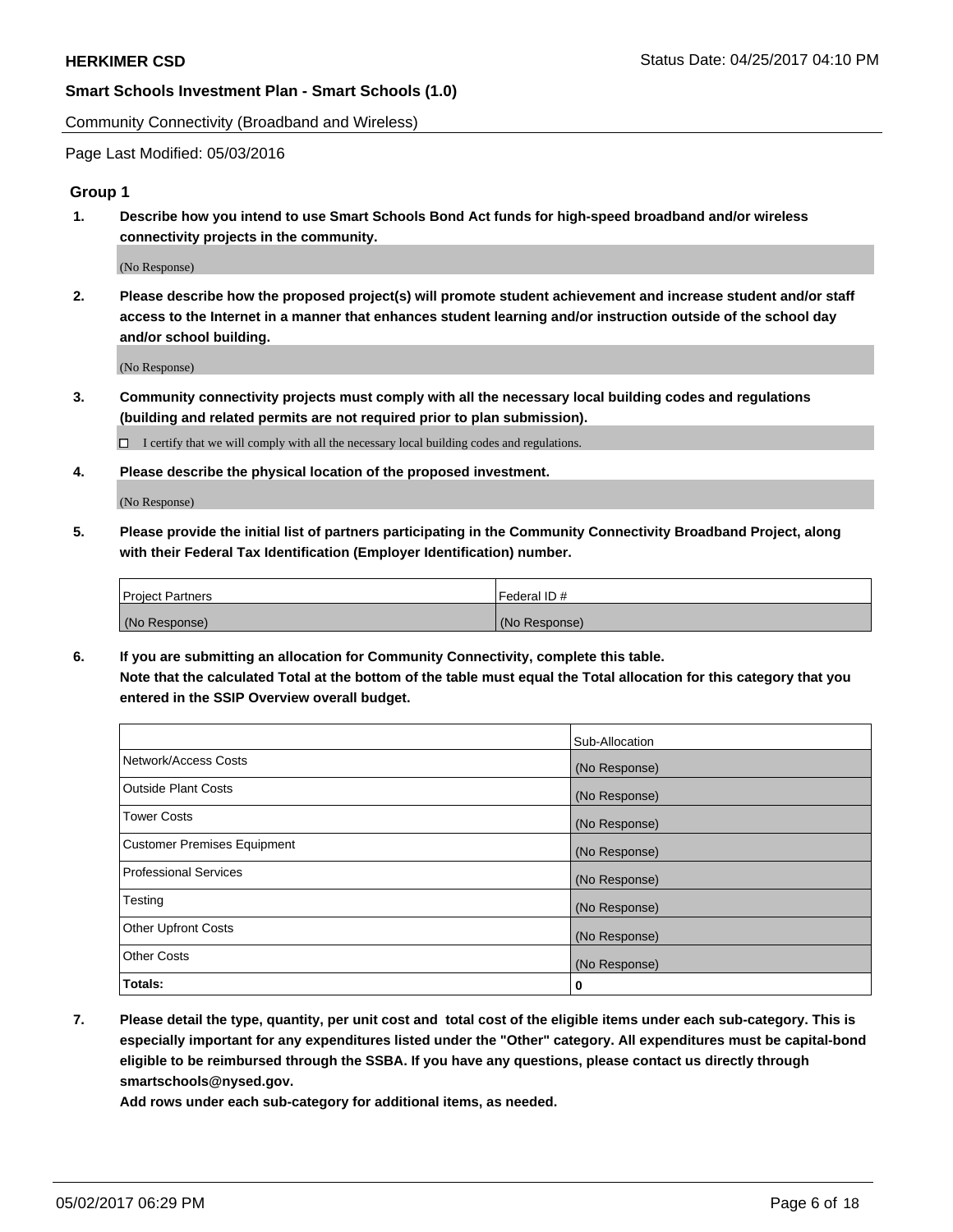Community Connectivity (Broadband and Wireless)

Page Last Modified: 05/03/2016

| Select the allowable expenditure | Item to be purchased | Quantity      | Cost per Item | <b>Total Cost</b> |
|----------------------------------|----------------------|---------------|---------------|-------------------|
| type.                            |                      |               |               |                   |
| Repeat to add another item under |                      |               |               |                   |
| each type.                       |                      |               |               |                   |
| (No Response)                    | (No Response)        | (No Response) | (No Response) | (No Response)     |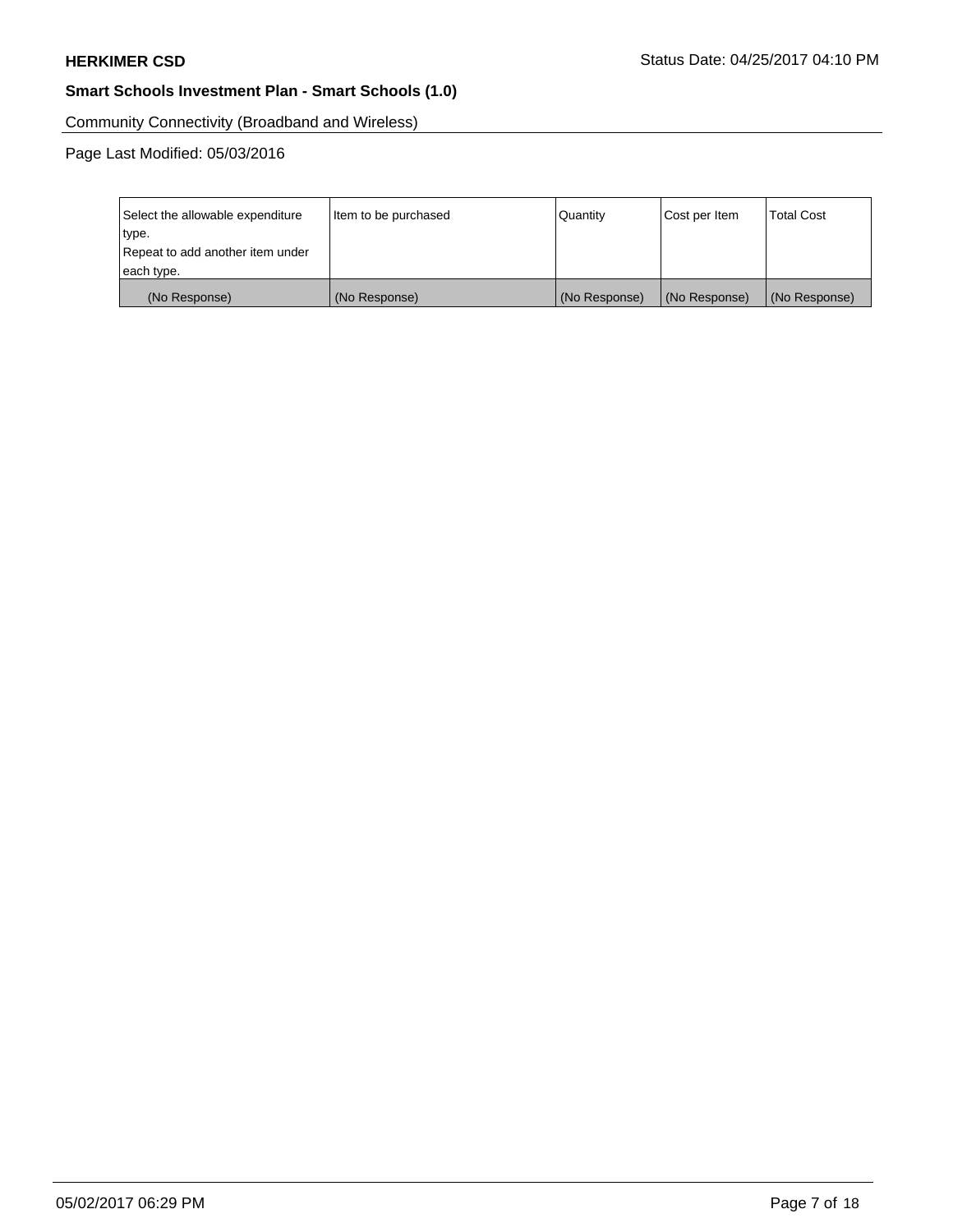#### Classroom Learning Technology

Page Last Modified: 06/20/2016

### **Questions**

**1. In order for students and faculty to receive the maximum benefit from the technology made available under the Smart Schools Bond Act, their school buildings must possess sufficient connectivity infrastructure to ensure that devices can be used during the school day. Smart Schools Investment Plans must demonstrate that sufficient infrastructure that meets the Federal Communications Commission's 100 Mbps per 1,000 students standard currently exists in the buildings where new devices will be deployed, or is a planned use of a portion of Smart Schools Bond Act funds, or is under development through another funding source.**

**Smart Schools Bond Act funds used for technology infrastructure or classroom technology investments must increase the number of school buildings that meet or exceed the minimum speed standard of 100 Mbps per 1,000 students and staff within 12 months. This standard may be met on either a contracted 24/7 firm service or a "burstable" capability. If the standard is met under the burstable criteria, it must be:**

- **1. Specifically codified in a service contract with a provider, and**
- **2. Guaranteed to be available to all students and devices as needed, particularly during periods of high demand, such as computer-based testing (CBT) periods.**

**Please describe how your district already meets or is planning to meet this standard within 12 months of plan submission.**

(No Response)

- **1a. If a district believes that it will be impossible to meet this standard within 12 months, it may apply for a waiver of this requirement, as described on the Smart Schools website. The waiver must be filed and approved by SED prior to submitting this survey.**
	- $\Box$  By checking this box, you are certifying that the school district has an approved waiver of this requirement on file with the New York State Education Department.

#### **2. Connectivity Speed Calculator (Required)**

|                         | l Number of<br>Students | Multiply by<br>100 Kbps | Divide by 1000   Current Speed<br>to Convert to<br>Required<br>Speed in Mb | lin Mb           | Expected<br>Speed to be<br>Attained Within Required<br>12 Months | <b>Expected Date</b><br>When<br>Speed Will be<br>Met |
|-------------------------|-------------------------|-------------------------|----------------------------------------------------------------------------|------------------|------------------------------------------------------------------|------------------------------------------------------|
| <b>Calculated Speed</b> | (No<br>Response)        | (No Response)           | (No<br>Response)                                                           | (No<br>Response) | (No<br>Response)                                                 | (No<br>Response)                                     |

**3. If the district wishes to have students and staff access the Internet from wireless devices within the school building, or in close proximity to it, it must first ensure that it has a robust Wi-Fi network in place that has sufficient bandwidth to meet user demand.**

**Please describe how you have quantified this demand and how you plan to meet this demand.**

(No Response)

**4. All New York State public school districts are required to complete and submit an Instructional Technology Plan survey to the New York State Education Department in compliance with Section 753 of the Education Law and per Part 100.12 of the Commissioner's Regulations.**

**Districts that include educational technology purchases as part of their Smart Schools Investment Plan must have a submitted and approved Instructional Technology Plan survey on file with the New York State Education Department.**

 $\Box$  By checking this box, you are certifying that the school district has an approved Instructional Technology Plan survey on file with the New York State Education Department.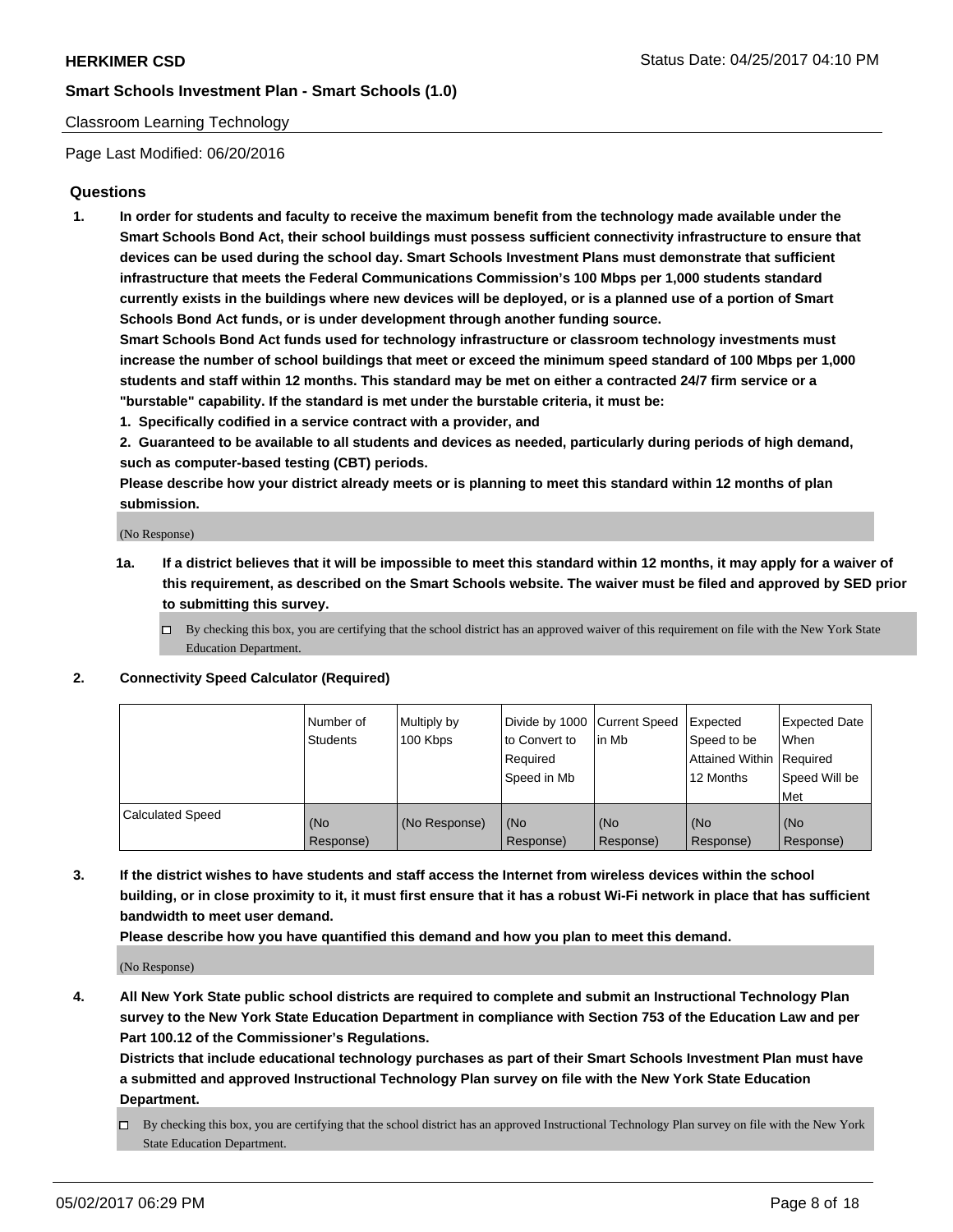#### Classroom Learning Technology

Page Last Modified: 06/20/2016

**5. Describe the devices you intend to purchase and their compatibility with existing or planned platforms or systems. Specifically address the adequacy of each facility's electrical, HVAC and other infrastructure necessary to install and support the operation of the planned technology.**

(No Response)

- **6. Describe how the proposed technology purchases will:**
	- **> enhance differentiated instruction;**
	- **> expand student learning inside and outside the classroom;**
	- **> benefit students with disabilities and English language learners; and**
	- **> contribute to the reduction of other learning gaps that have been identified within the district.**

**The expectation is that districts will place a priority on addressing the needs of students who struggle to succeed in a rigorous curriculum. Responses in this section should specifically address this concern and align with the district's Instructional Technology Plan (in particular Question 2 of E. Curriculum and Instruction: "Does the district's instructional technology plan address the needs of students with disabilities to ensure equitable access to instruction, materials and assessments?" and Question 3 of the same section: "Does the district's instructional technology plan address the provision of assistive technology specifically for students with disabilities to ensure access to and participation in the general curriculum?"**

(No Response)

**7. Where appropriate, describe how the proposed technology purchases will enhance ongoing communication with parents and other stakeholders and help the district facilitate technology-based regional partnerships, including distance learning and other efforts.**

(No Response)

**8. Describe the district's plan to provide professional development to ensure that administrators, teachers and staff can employ the technology purchased to enhance instruction successfully.**

**Note: This response should be aligned and expanded upon in accordance with your district's response to Question 1 of F. Professional Development of your Instructional Technology Plan: "Please provide a summary of professional development offered to teachers and staff, for the time period covered by this plan, to support technology to enhance teaching and learning. Please include topics, audience and method of delivery within your summary."**

(No Response)

- **9. Districts must contact the SUNY/CUNY teacher preparation program that supplies the largest number of the district's new teachers to request advice on innovative uses and best practices at the intersection of pedagogy and educational technology.**
	- By checking this box, you certify that you have contacted the SUNY/CUNY teacher preparation program that supplies the largest number of your new teachers to request advice on these issues.
	- **9a. Please enter the name of the SUNY or CUNY Institution that you contacted.**

(No Response)

**9b. Enter the primary Institution phone number.**

(No Response)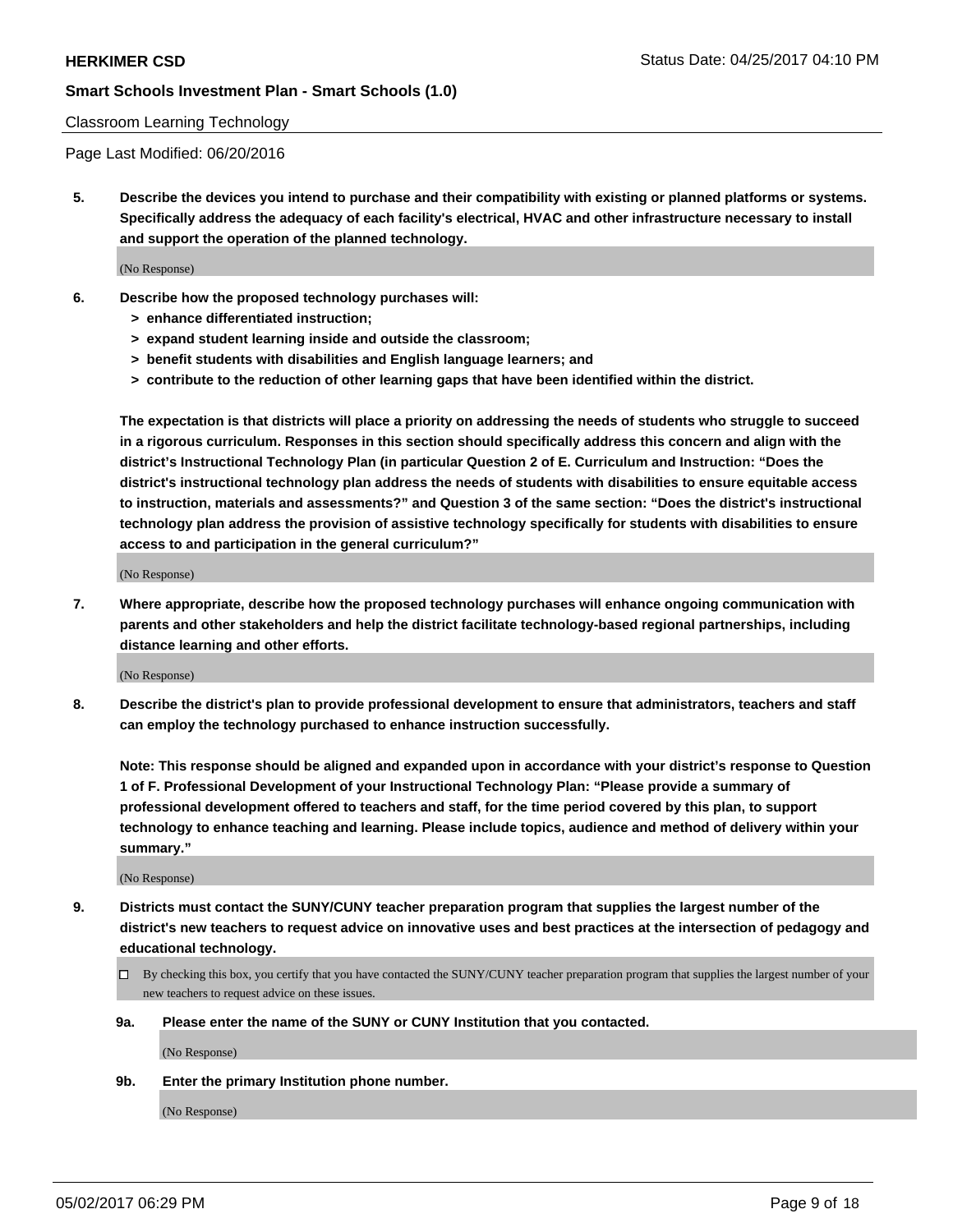Classroom Learning Technology

Page Last Modified: 06/20/2016

**9c. Enter the name of the contact person with whom you consulted and/or will be collaborating with on innovative uses of technology and best practices.**

(No Response)

**10. A district whose Smart Schools Investment Plan proposes the purchase of technology devices and other hardware must account for nonpublic schools in the district.**

**Are there nonpublic schools within your school district?**

Yes

 $\square$  No

**10a. Describe your plan to loan purchased hardware to nonpublic schools within your district. The plan should use your district's nonpublic per-student loan amount calculated below, within the framework of the guidance. Please enter the date by which nonpublic schools must request classroom technology items. Also, specify in your response the devices that the nonpublic schools have requested, as well as in the in the Budget and the Expenditure Table at the end of the page.**

(No Response)

**10b. A final Smart Schools Investment Plan cannot be approved until school authorities have adopted regulations specifying the date by which requests from nonpublic schools for the purchase and loan of Smart Schools Bond Act classroom technology must be received by the district.**

 $\Box$  By checking this box, you certify that you have such a plan and associated regulations in place that have been made public.

**11. Nonpublic Classroom Technology Loan Calculator**

**The Smart Schools Bond Act provides that any Classroom Learning Technology purchases made using Smart Schools funds shall be lent, upon request, to nonpublic schools in the district. However, no school district shall be required to loan technology in amounts greater than the total obtained and spent on technology pursuant to the Smart Schools Bond Act and the value of such loan may not exceed the total of \$250 multiplied by the nonpublic school enrollment in the base year at the time of enactment. See:**

**http://www.p12.nysed.gov/mgtserv/smart\_schools/docs/Smart\_Schools\_Bond\_Act\_Guidance\_04.27.15\_Final.pdf.**

|                                       | 1. Classroom<br>Technology<br>Sub-allocation | l 2. Public<br>l Enrollment<br>$(2014 - 15)$ | 3. Nonpublic<br>Enrollment<br>$(2014-15)$ | l 4. Sum of<br>l Public and<br>Nonpublic<br>Enrollment | 15. Total Per<br>Pupil Sub-<br>allocation | l 6. Total<br>Nonpublic Loan<br>l Amount                                                      |
|---------------------------------------|----------------------------------------------|----------------------------------------------|-------------------------------------------|--------------------------------------------------------|-------------------------------------------|-----------------------------------------------------------------------------------------------|
| Calculated Nonpublic Loan<br>l Amount |                                              |                                              |                                           |                                                        |                                           | (No Response)   (No Response)   (No Response)   (No Response)   (No Response)   (No Response) |

**12. To ensure the sustainability of technology purchases made with Smart Schools funds, districts must demonstrate a long-term plan to maintain and replace technology purchases supported by Smart Schools Bond Act funds. This sustainability plan shall demonstrate a district's capacity to support recurring costs of use that are ineligible for Smart Schools Bond Act funding such as device maintenance, technical support, Internet and wireless fees, maintenance of hotspots, staff professional development, building maintenance and the replacement of incidental items. Further, such a sustainability plan shall include a long-term plan for the replacement of purchased devices and equipment at the end of their useful life with other funding sources.**

 $\Box$  By checking this box, you certify that the district has a sustainability plan as described above.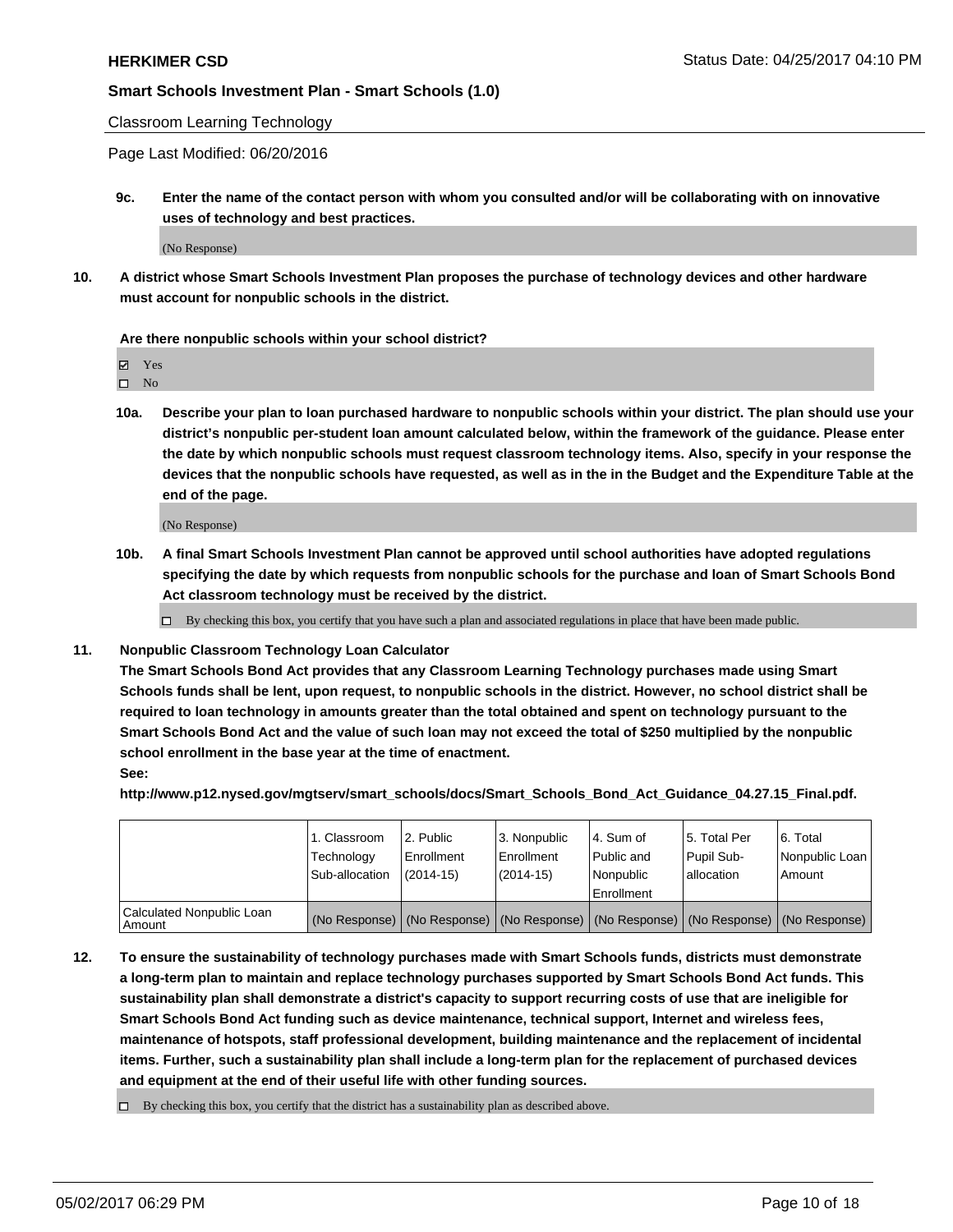#### Classroom Learning Technology

Page Last Modified: 06/20/2016

**13. Districts must ensure that devices purchased with Smart Schools Bond funds will be distributed, prepared for use, maintained and supported appropriately. Districts must maintain detailed device inventories in accordance with generally accepted accounting principles.**

By checking this box, you certify that the district has a distribution and inventory management plan and system in place.

**14. If you are submitting an allocation for Classroom Learning Technology complete this table. Note that the calculated Total at the bottom of the table must equal the Total allocation for this category that you entered in the SSIP Overview overall budget.**

|                          | Sub-Allocation |
|--------------------------|----------------|
| Interactive Whiteboards  | (No Response)  |
| <b>Computer Servers</b>  | (No Response)  |
| <b>Desktop Computers</b> | (No Response)  |
| <b>Laptop Computers</b>  | (No Response)  |
| <b>Tablet Computers</b>  | (No Response)  |
| <b>Other Costs</b>       | (No Response)  |
| Totals:                  | 0              |

**15. Please detail the type, quantity, per unit cost and total cost of the eligible items under each sub-category. This is especially important for any expenditures listed under the "Other" category. All expenditures must be capital-bond eligible to be reimbursed through the SSBA. If you have any questions, please contact us directly through smartschools@nysed.gov.**

**Please specify in the "Item to be Purchased" field which specific expenditures and items are planned to meet the district's nonpublic loan requirement, if applicable.**

**NOTE: Wireless Access Points that will be loaned/purchased for nonpublic schools should ONLY be included in this category, not under School Connectivity, where public school districts would list them. Add rows under each sub-category for additional items, as needed.**

| Select the allowable expenditure | I Item to be Purchased | Quantity      | Cost per Item | <b>Total Cost</b> |
|----------------------------------|------------------------|---------------|---------------|-------------------|
| type.                            |                        |               |               |                   |
| Repeat to add another item under |                        |               |               |                   |
| each type.                       |                        |               |               |                   |
| (No Response)                    | (No Response)          | (No Response) | (No Response) | (No Response)     |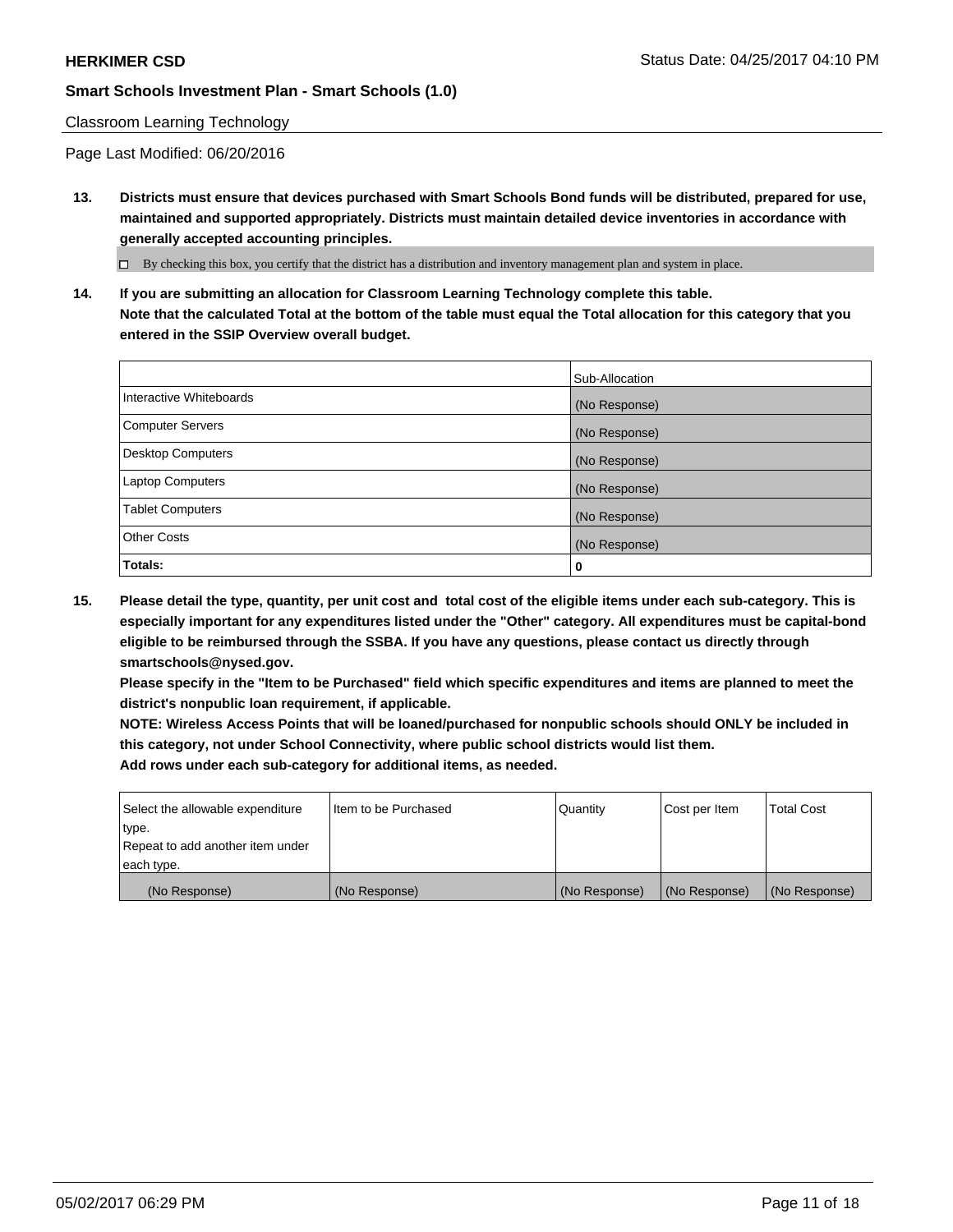#### Pre-Kindergarten Classrooms

Page Last Modified: 05/03/2016

### **Group 1**

**1. Provide information regarding how and where the district is currently serving pre-kindergarten students and justify the need for additional space with enrollment projections over 3 years.**

(No Response)

- **2. Describe the district's plan to construct, enhance or modernize education facilities to accommodate prekindergarten programs. Such plans must include:**
	- **Specific descriptions of what the district intends to do to each space;**
	- **An affirmation that pre-kindergarten classrooms will contain a minimum of 900 square feet per classroom;**
	- **The number of classrooms involved;**
	- **The approximate construction costs per classroom; and**
	- **Confirmation that the space is district-owned or has a long-term lease that exceeds the probable useful life of the improvements.**

(No Response)

**3. Smart Schools Bond Act funds may only be used for capital construction costs. Describe the type and amount of additional funds that will be required to support ineligible ongoing costs (e.g. instruction, supplies) associated with any additional pre-kindergarten classrooms that the district plans to add.**

(No Response)

**4. All plans and specifications for the erection, repair, enlargement or remodeling of school buildings in any public school district in the State must be reviewed and approved by the Commissioner. Districts that plan capital projects using their Smart Schools Bond Act funds will undergo a Preliminary Review Process by the Office of Facilities Planning.**

**Please indicate on a separate row each project number given to you by the Office of Facilities Planning.**

| Project Number |  |
|----------------|--|
| (No Response)  |  |

**5. If you have made an allocation for Pre-Kindergarten Classrooms, complete this table. Note that the calculated Total at the bottom of the table must equal the Total allocation for this category that you entered in the SSIP Overview overall budget.**

| Totals:                                  | 0              |
|------------------------------------------|----------------|
| Other Costs                              | (No Response)  |
| Enhance/Modernize Educational Facilities | (No Response)  |
| Construct Pre-K Classrooms               | (No Response)  |
|                                          | Sub-Allocation |

**6. Please detail the type, quantity, per unit cost and total cost of the eligible items under each sub-category. This is especially important for any expenditures listed under the "Other" category. All expenditures must be capital-bond eligible to be reimbursed through the SSBA. If you have any questions, please contact us directly through smartschools@nysed.gov.**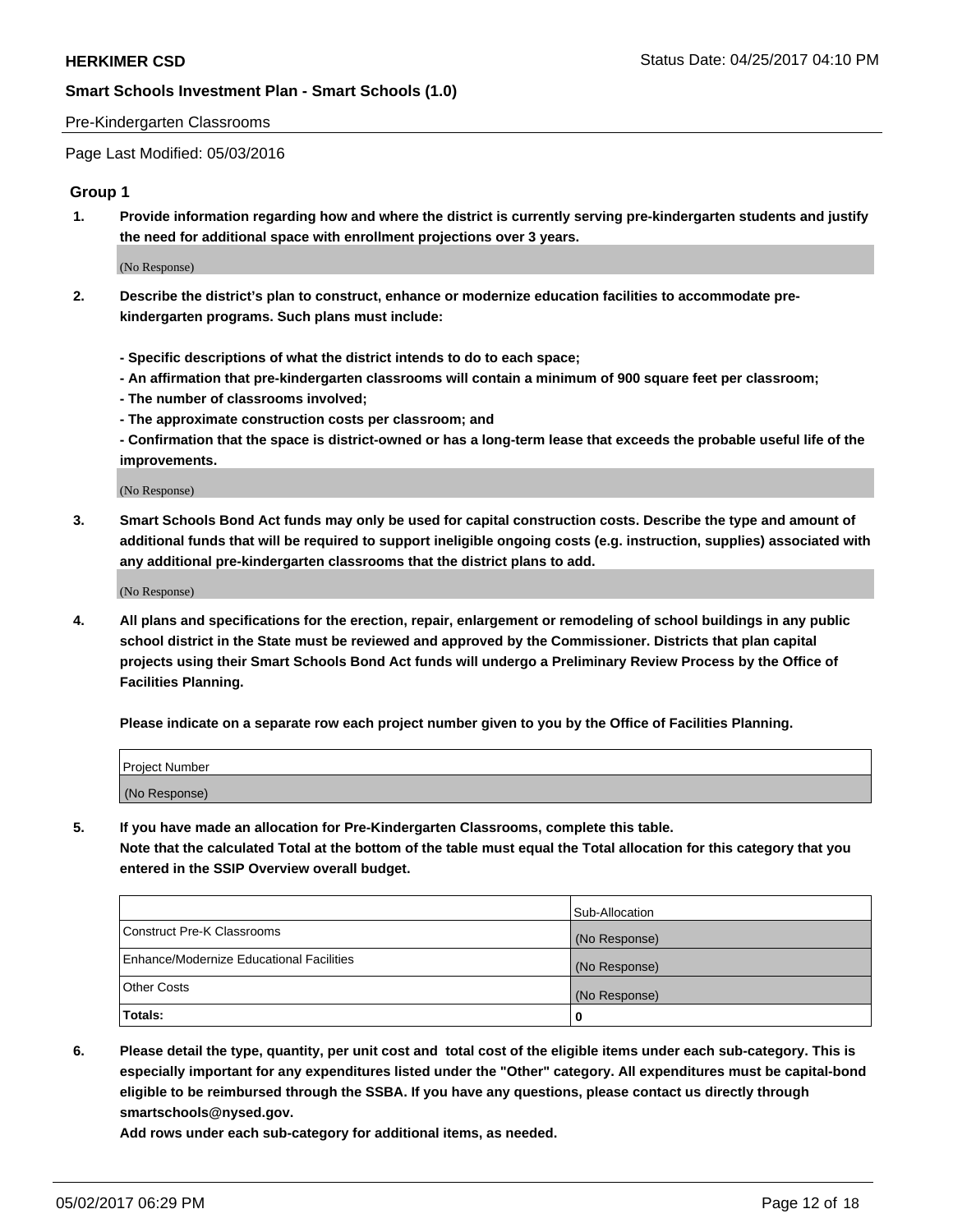# Pre-Kindergarten Classrooms

Page Last Modified: 05/03/2016

| Select the allowable expenditure | Item to be purchased | Quantity      | Cost per Item | <b>Total Cost</b> |
|----------------------------------|----------------------|---------------|---------------|-------------------|
| type.                            |                      |               |               |                   |
| Repeat to add another item under |                      |               |               |                   |
| each type.                       |                      |               |               |                   |
| (No Response)                    | (No Response)        | (No Response) | (No Response) | (No Response)     |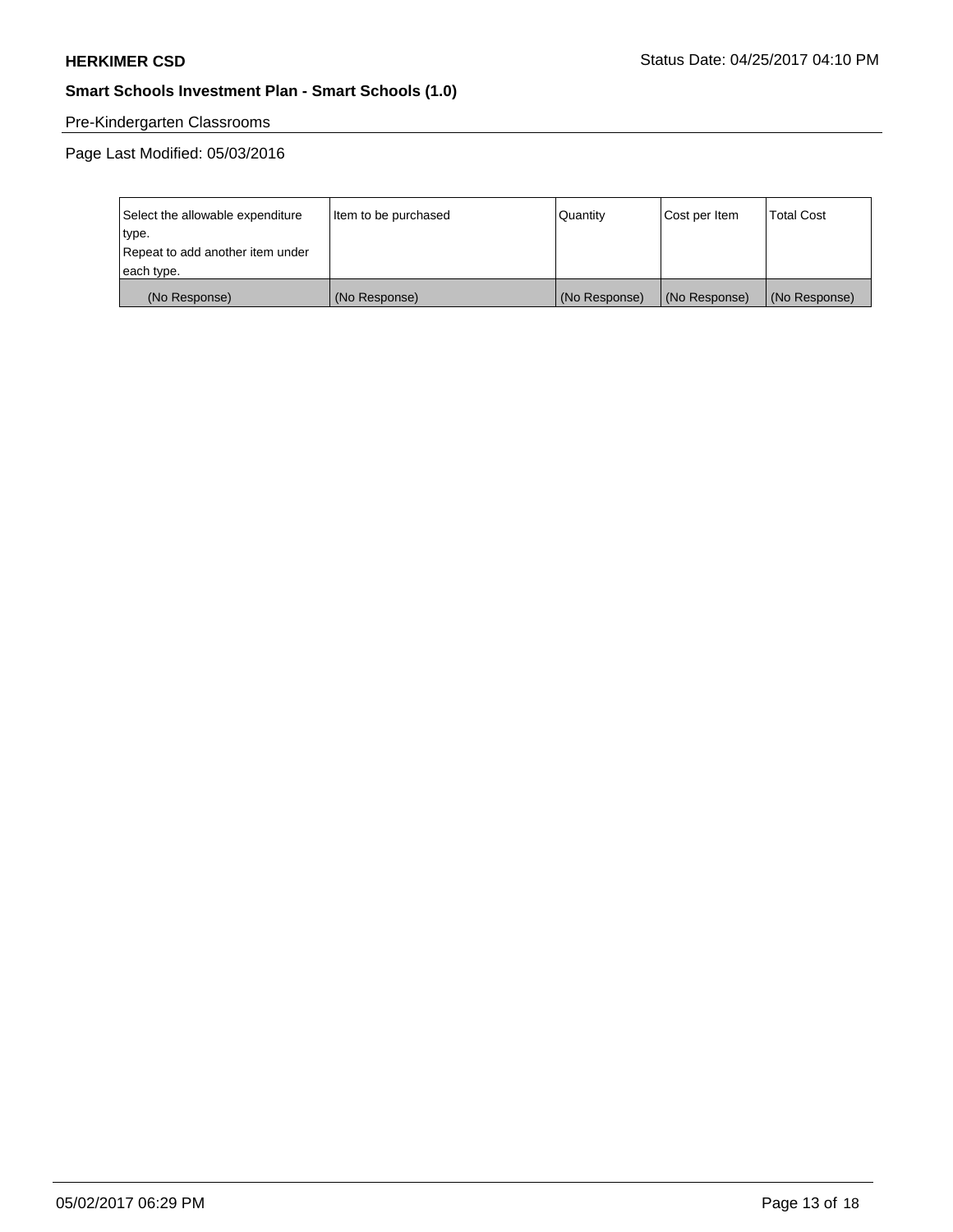Replace Transportable Classrooms

Page Last Modified: 05/03/2016

### **Group 1**

**1. Describe the district's plan to construct, enhance or modernize education facilities to provide high-quality instructional space by replacing transportable classrooms.**

(No Response)

**2. All plans and specifications for the erection, repair, enlargement or remodeling of school buildings in any public school district in the State must be reviewed and approved by the Commissioner. Districts that plan capital projects using their Smart Schools Bond Act funds will undergo a Preliminary Review Process by the Office of Facilities Planning.**

**Please indicate on a separate row each project number given to you by the Office of Facilities Planning.**

| Project Number |  |
|----------------|--|
| (No Response)  |  |

**3. For large projects that seek to blend Smart Schools Bond Act dollars with other funds, please note that Smart Schools Bond Act funds can be allocated on a pro rata basis depending on the number of new classrooms built that directly replace transportable classroom units.**

**If a district seeks to blend Smart Schools Bond Act dollars with other funds describe below what other funds are being used and what portion of the money will be Smart Schools Bond Act funds.**

(No Response)

**4. If you have made an allocation for Replace Transportable Classrooms, complete this table. Note that the calculated Total at the bottom of the table must equal the Total allocation for this category that you entered in the SSIP Overview overall budget.**

|                                                | Sub-Allocation |
|------------------------------------------------|----------------|
| Construct New Instructional Space              | (No Response)  |
| Enhance/Modernize Existing Instructional Space | (No Response)  |
| Other Costs                                    | (No Response)  |
| Totals:                                        | 0              |

**5. Please detail the type, quantity, per unit cost and total cost of the eligible items under each sub-category. This is especially important for any expenditures listed under the "Other" category. All expenditures must be capital-bond eligible to be reimbursed through the SSBA. If you have any questions, please contact us directly through smartschools@nysed.gov.**

| Select the allowable expenditure | Item to be purchased | Quantity      | Cost per Item | <b>Total Cost</b> |
|----------------------------------|----------------------|---------------|---------------|-------------------|
| type.                            |                      |               |               |                   |
| Repeat to add another item under |                      |               |               |                   |
| each type.                       |                      |               |               |                   |
| (No Response)                    | (No Response)        | (No Response) | (No Response) | (No Response)     |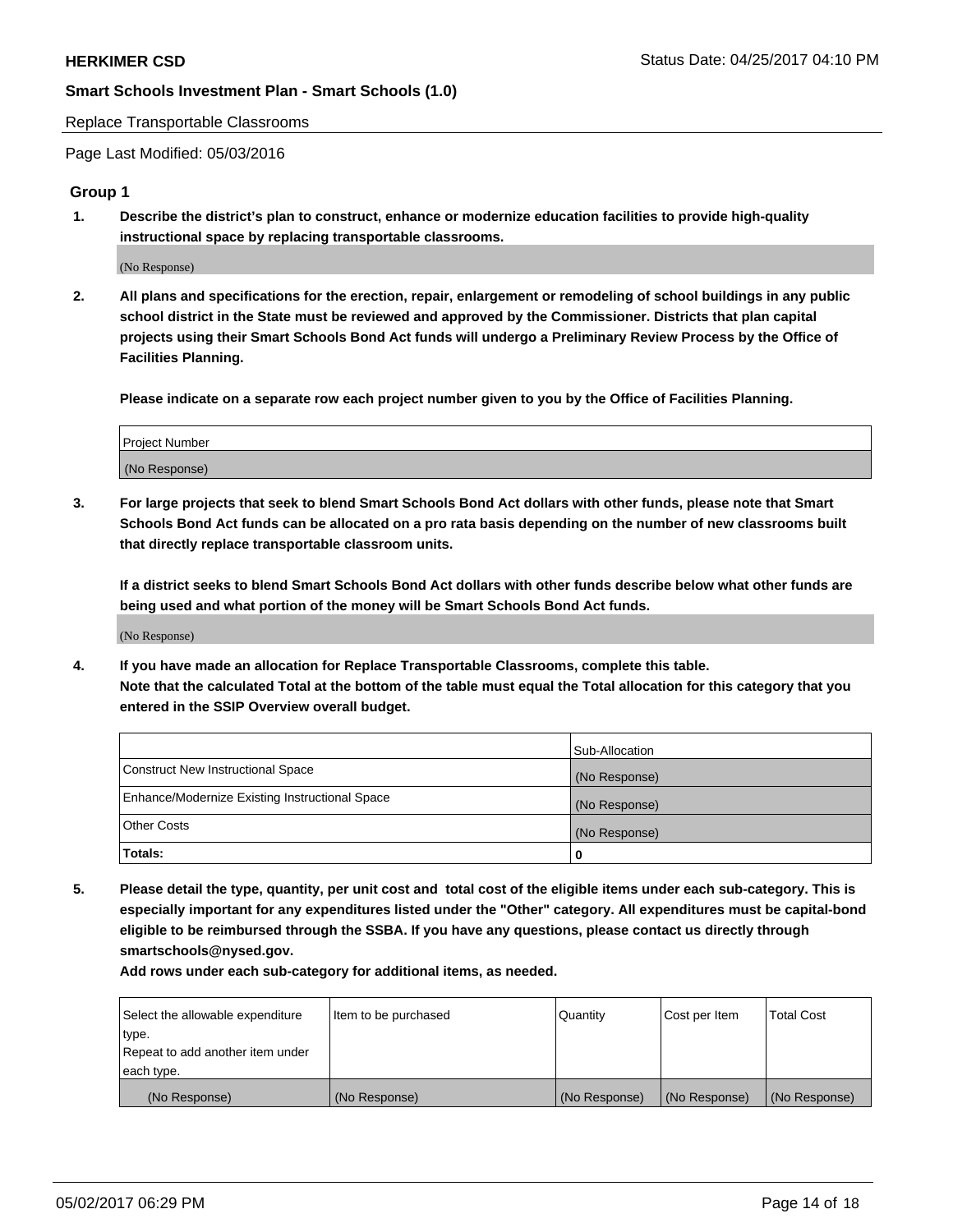#### High-Tech Security Features

Page Last Modified: 04/07/2017

# **Group 1**

**1. Describe how you intend to use Smart Schools Bond Act funds to install high-tech security features in school buildings and on school campuses.**

**The safety of our students is of the utmost importance to the district. We currently have limited access to the building during all hours of the day, security cameras and recording equipment in the hallways and common areas, and electronic locks on major access doors. However, with recent advances in the security technologies, the security network at Herkimer needs to be upgraded.**

**Cameras currently cover the majority of common areas throughout the district. However, there are still a number of locations that need coverage, including external locations like sports fields and playgrounds. Some of our older cameras need to be replaced due to their age and quality of their recordings.**

**Building access has always been limited. Our current system is outdated and a bit limited in terms of the capability to restrict users, locations, and times for entry. The district plans to invest in an updated electronic locking and access system for both district buildings which will include multiple points of entry, restrictions based or user, location, and time, as well as integration with the camera security system. We plan to use SMART Schools Bond Act funds to:** 

- **• Add a new video server for the elementary school**
- **• Add 66 new security cameras to be distributed between both buildings.**
- **• Upgrade swipe card access on 27 doors.**
- **• Have glass hardening applied to all of the windows at the HS/elem**
- **• Replace the intercom heads at both buildings for reliable operation.**
- **2. All plans and specifications for the erection, repair, enlargement or remodeling of school buildings in any public school district in the State must be reviewed and approved by the Commissioner. Districts that plan capital projects using their Smart Schools Bond Act funds will undergo a Preliminary Review Process by the Office of Facilities Planning.**

**Please indicate on a separate row each project number given to you by the Office of Facilities Planning.**

| <b>Project Number</b> |
|-----------------------|
| 21-06-01-06-7-999-BA1 |
| (No Response)         |
| (No Response)         |

**3. Was your project deemed eligible for streamlined Review?**

- $\square$  No
- **3a. Districts with streamlined projects must certify that they have reviewed all installations with their licensed architect or engineer of record, and provide that person's name and license number. The licensed professional must review the products and proposed method of installation prior to implementation and review the work during and after completion in order to affirm that the work was code-compliant, if requested.**
	- By checking this box, you certify that the district has reviewed all installations with a licensed architect or engineer of record.
- **4. Include the name and license number of the architect or engineer of record.**

| <b>Name</b>            | License Number |
|------------------------|----------------|
| Jim King (king & King) | 15925          |

**5. If you have made an allocation for High-Tech Security Features, complete this table. Note that the calculated Total at the bottom of the table must equal the Total allocation for this category that you entered in the SSIP Overview overall budget.**

Yes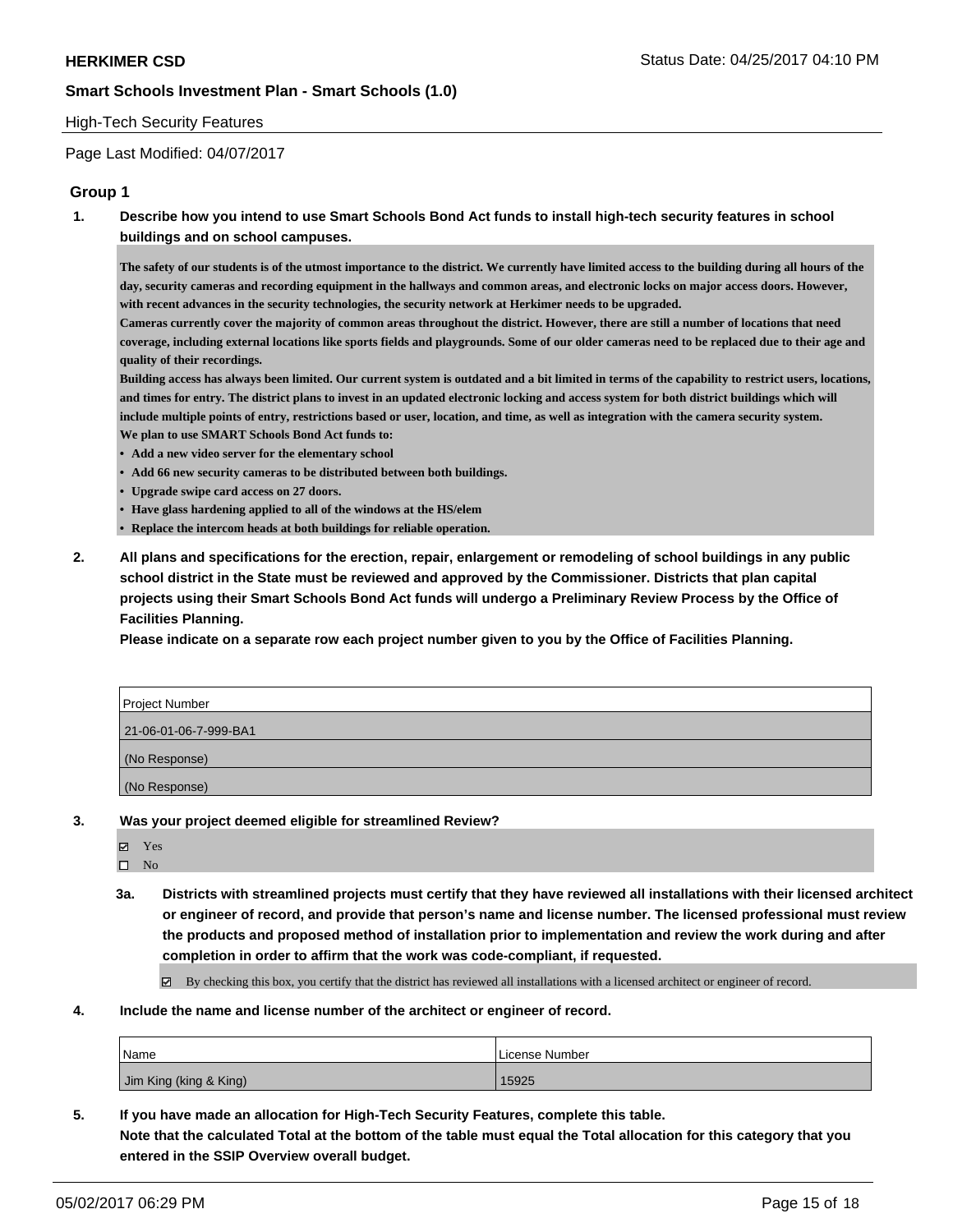# High-Tech Security Features

Page Last Modified: 04/07/2017

|                                                      | Sub-Allocation |
|------------------------------------------------------|----------------|
| Capital-Intensive Security Project (Standard Review) | l 0            |
| Electronic Security System                           | 134,800        |
| <b>Entry Control System</b>                          | 106,500        |
| Approved Door Hardening Project                      | 108,000        |
| <b>Other Costs</b>                                   | $\overline{0}$ |
| Totals:                                              | 349,300        |

**6. Please detail the type, quantity, per unit cost and total cost of the eligible items under each sub-category. This is especially important for any expenditures listed under the "Other" category. All expenditures must be capital-bond eligible to be reimbursed through the SSBA. If you have any questions, please contact us directly through smartschools@nysed.gov.**

| Select the allowable expenditure  | Item to be purchased               | Quantity | Cost per Item | <b>Total Cost</b> |
|-----------------------------------|------------------------------------|----------|---------------|-------------------|
| type.                             |                                    |          |               |                   |
| Repeat to add another item under  |                                    |          |               |                   |
| each type.                        |                                    |          |               |                   |
| <b>Entry Control System</b>       | Intercom system head               | 2        | 19,000        | 38,000            |
| Approved Door Hardening           | Window glazing                     | 50       | 2,160         | 108,000           |
| Project                           |                                    |          |               |                   |
| <b>Electronic Security System</b> | Camera Server                      |          | 16,000        | 16,000            |
| <b>Electronic Security System</b> | <b>3MP Security Camera</b>         | 66       | 1,800         | 118,800           |
| <b>Entry Control System</b>       | <b>Entry Control System Server</b> |          | 4,000         | 4,000             |
| <b>Entry Control System</b>       | Door Swipe Card Access Control     | 27       | 2,300         | 62,100            |
|                                   | Device                             |          |               |                   |
| <b>Entry Control System</b>       | <b>ADA Door Access Control</b>     | 2        | 1,200         | 2,400             |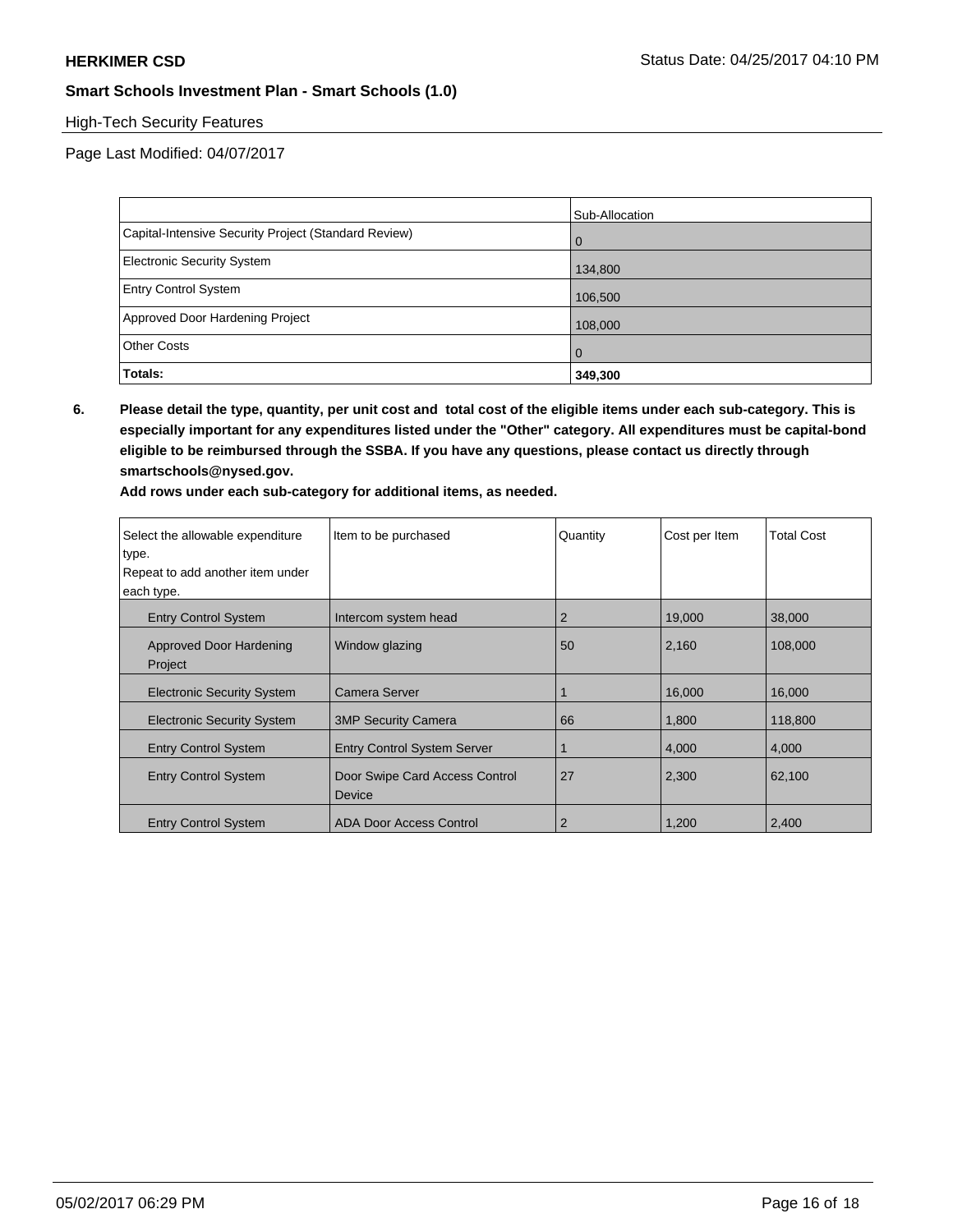Report